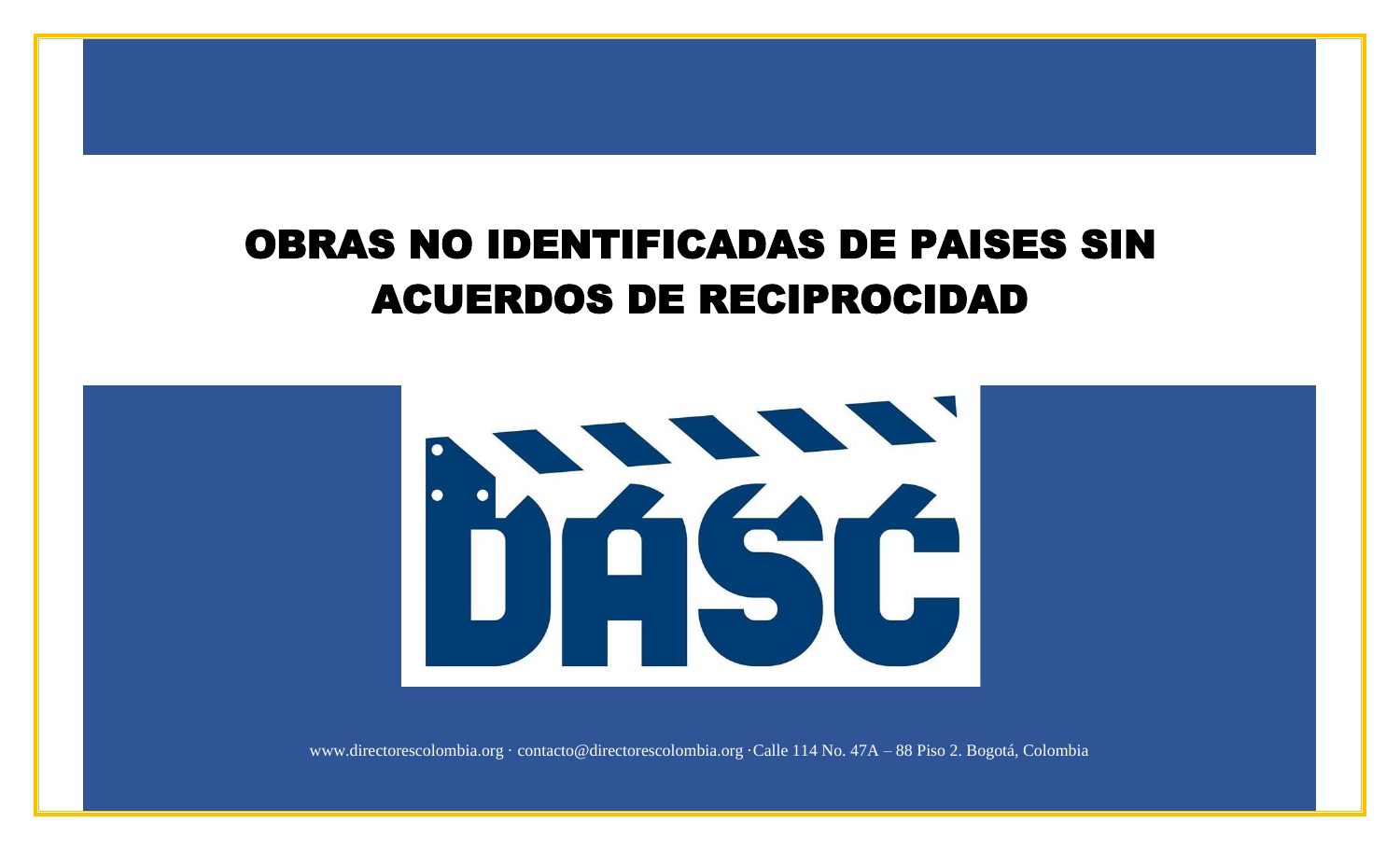## 1.1. OBRAS NO IDENTIFICADAS DE PAISES SIN ACUERDOS DE RECIPROCIDAD



**OBRAS NO IDENTIFICADAS DE PAISES SIN ACUERDOS DE RECIPROCIDAD** FECHA: 28/03/2022 VERSION: 2

| <b>TITULO OBRA</b><br>ABRAHAM LINCOLN CAZADOR DE VAMPIROS | <b>DIRECTOR</b>          | NACIONALIDAD OBRA  | PERIODO RECAUDO |
|-----------------------------------------------------------|--------------------------|--------------------|-----------------|
|                                                           | <b>TIMUR BEKMAMBETOV</b> | <b>USA</b>         | 2017-2020       |
| ASALTO AMERICANO                                          |                          |                    |                 |
|                                                           | <b>SARIK ANDREASYAN</b>  | CANADA, LUXEMBURGO | 2017-2020       |
| <b>ASSASSIN'S CREED</b>                                   |                          |                    |                 |
|                                                           | <b>JUSTIN KURZEL</b>     | USA, AUSTRALIA     | 2017-2020       |
| <b>ATRACCION PELIGROSA</b>                                |                          |                    |                 |
|                                                           | <b>BEN AFFLECK</b>       | <b>USA</b>         | 2017-2020       |
| <b>CAMINO A LA REDENCION</b>                              |                          |                    |                 |
|                                                           | <b>TERRY GEORGE</b>      | USA, ALEMANIA      | 2017-2020       |
| <b>CANTINFLAS</b>                                         |                          |                    |                 |
|                                                           | SEBASTIÁN DEL AMO        | <b>MEXICO</b>      | 2017-2020       |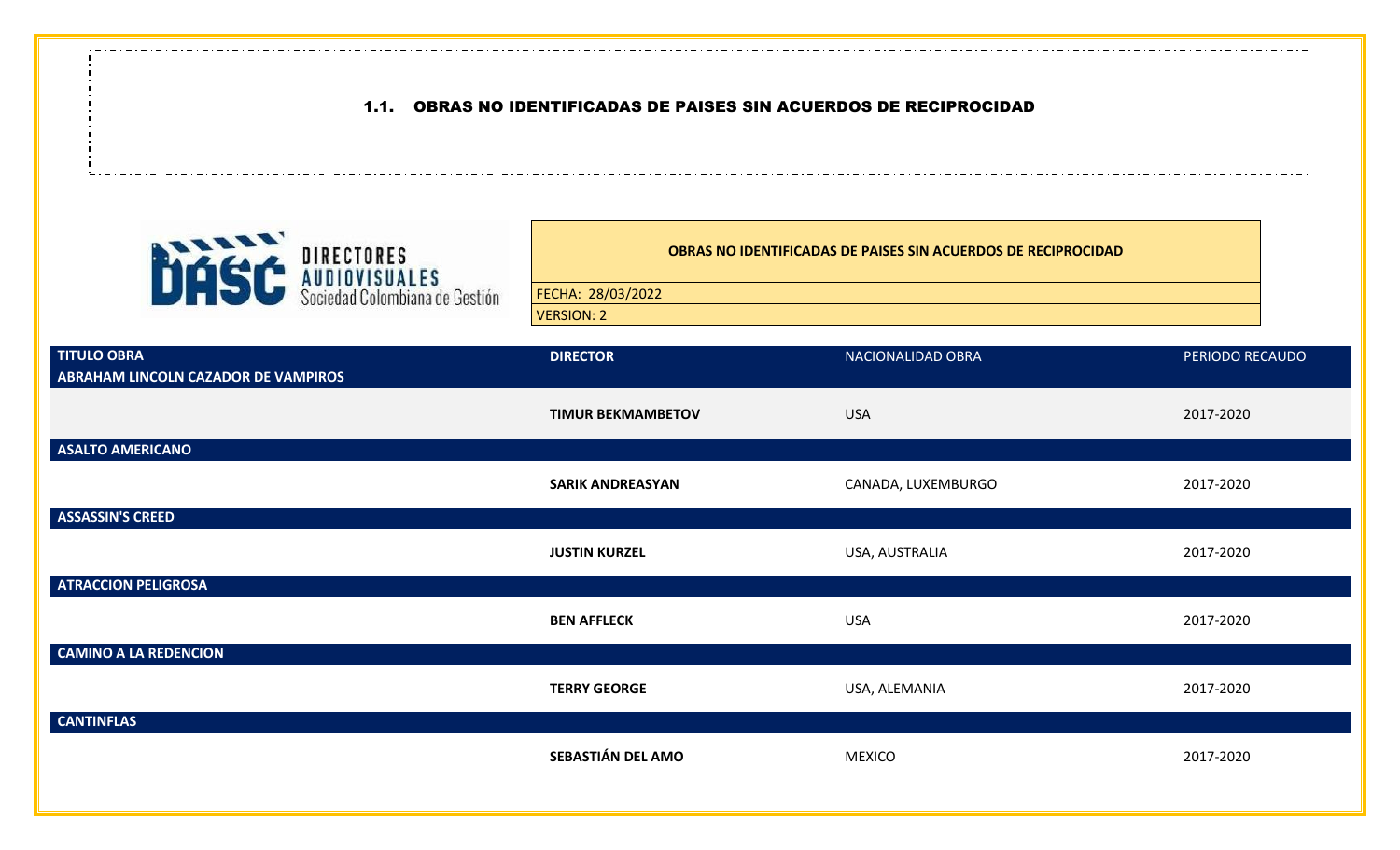| <b>CAPITAN PHILLIPS</b>             |                              |                                    |           |
|-------------------------------------|------------------------------|------------------------------------|-----------|
|                                     | <b>PAUL GREENGRASS</b>       | REINO UNIDO                        | 2017-2020 |
| <b>COLD LIGHT OF DAY</b>            |                              |                                    |           |
|                                     | <b>MABROUK EL MECHRI</b>     | USA, ESPAÑA                        | 2017-2020 |
| <b>CUENTOS DE LOS HERMANOS GRIM</b> |                              |                                    |           |
|                                     | <b>HIROSHI SAITO</b>         | <b>JAPON</b>                       | 2017-2020 |
| <b>CYBORGS ENTRE NOSOTROS</b>       |                              |                                    |           |
|                                     | <b>RAFEL DURAN TORRENT</b>   | ESPAÑA                             | 2017-2020 |
| <b>DUPLICIDAD</b>                   |                              |                                    |           |
|                                     | <b>TONY GILROY</b>           | USA, ALEMANIA                      | 2017-2020 |
| <b>EL APOSTADOR</b>                 |                              |                                    |           |
|                                     | <b>RUPERT WYATT</b>          | <b>MEXICO</b>                      | 2017-2020 |
| EL ELEFANTE DESAPARECIDO            |                              |                                    |           |
|                                     | <b>JAVIER FUENTES-LEÓN</b>   | PERU, COLOMBIA, ESPAÑA             | 2017-2020 |
| EL GRAN SECUESTRO DE MR. HEINEKEN   |                              |                                    |           |
|                                     | <b>DANIEL ALFREDSON</b>      | HOLANDA, BELGICA, REINO UNIDO, USA | 2017-2020 |
| EL VIAJE FANTASTICO DE ROBBY Y TOBY |                              |                                    |           |
|                                     | <b>WOLFGANG GROOS</b>        | ALEMANIA, BELGICA                  | 2017-2020 |
| ELIF                                |                              |                                    |           |
|                                     | FULYA YAVUZOĞLU OĞUZ AYAZ    | <b>TURQUIA</b>                     | 2017-2020 |
| <b>ENAMORANDOME DE RAMON</b>        |                              |                                    |           |
|                                     | <b>CLAUDIA ELISA AGUILAR</b> | <b>MEXICO</b>                      | 2017-2020 |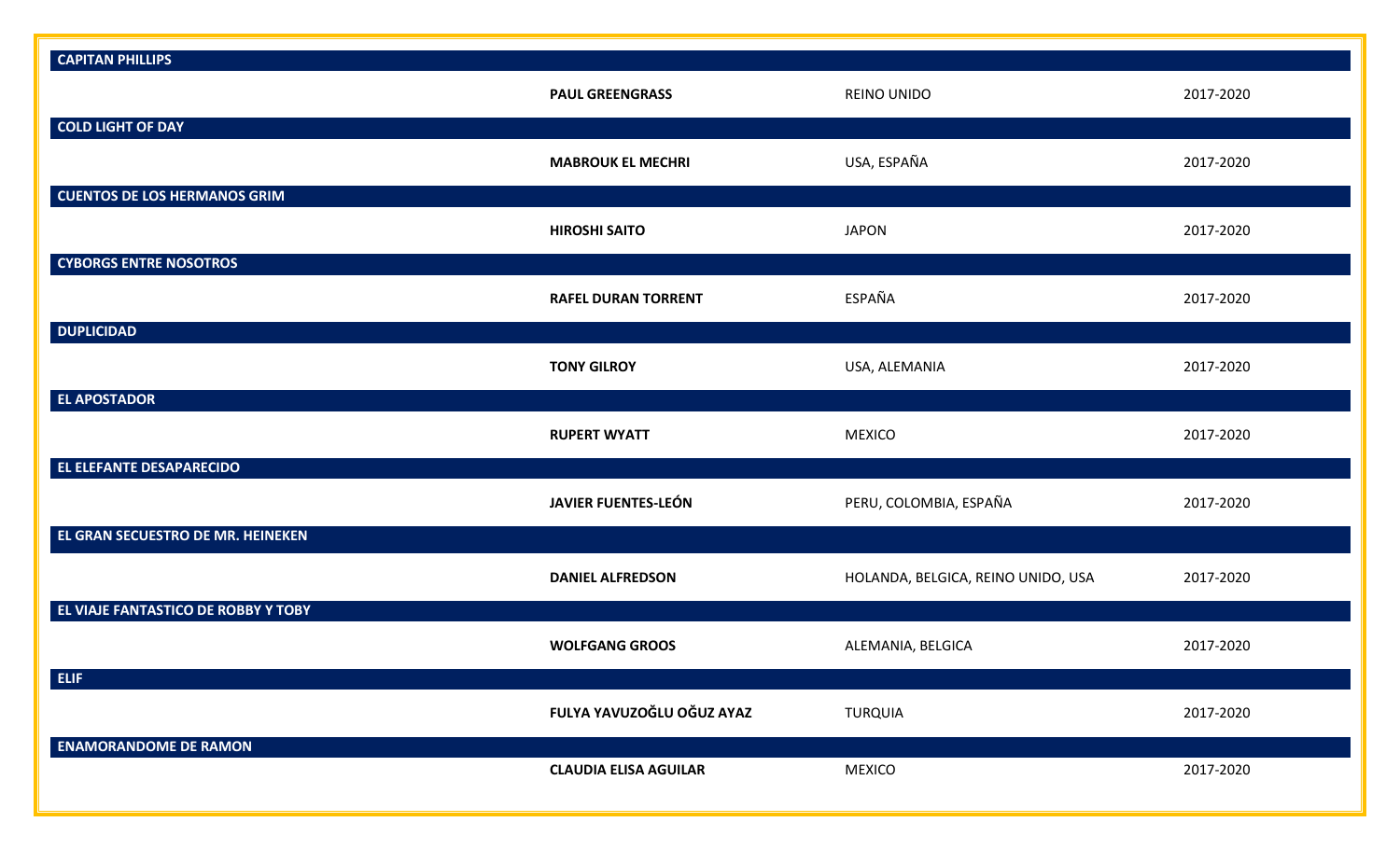| <b>ERASE UNA VEZ</b>             |                           |                               |           |
|----------------------------------|---------------------------|-------------------------------|-----------|
| <b>FAST &amp; FURIOUS 6</b>      | <b>ROBERT RODRÍGUEZ</b>   | <b>MEXICO</b>                 | 2017-2020 |
|                                  | <b>JUSTIN LIN</b>         | <b>USA</b>                    | 2017-2020 |
| <b>FATIMA</b>                    | <b>ANDRÉS GARRIGÓ</b>     | ESPAÑA                        | 2017-2020 |
| <b>FRAGMENTOS DE AMOR</b>        | <b>FERNANDO VALLEJO</b>   | PUERTO RICO, COLOMBIA         | 2017-2020 |
| <b>GOAL! 2: LIVING THE DREAM</b> | <b>JAUME COLLET-SERRA</b> | REINO UNIDO, ESPAÑA, ALEMANIA | 2017-2020 |
| <b>GUERRA DE PAPAS</b>           | <b>SEAN ANDERS</b>        | <b>USA</b>                    | 2017-2020 |
| <b>IMPERIO DE MENTIRAS</b>       | <b>WALTER DOEHNER</b>     | <b>MEXICO</b>                 | 2017-2020 |
| <b>JUEGO DE ESPIAS</b>           | <b>TONY SCOTT</b>         | USA, ALEMANIA, JAPON, FRANCIA | 2017-2020 |
| <b>LA DOÑA</b>                   | <b>CARLOS VILLEGAS</b>    | <b>MEXICO</b>                 | 2017-2020 |
| LA FRIA LUZ DEL DIA              | <b>MABROUK EL MECHRI</b>  | USA, ESPAÑA                   | 2017-2020 |
| LA LEYENDA DE HERCULES           | <b>RENNY HARLIN</b>       | USA, BULGARIA, ALEMANIA       | 2017-2020 |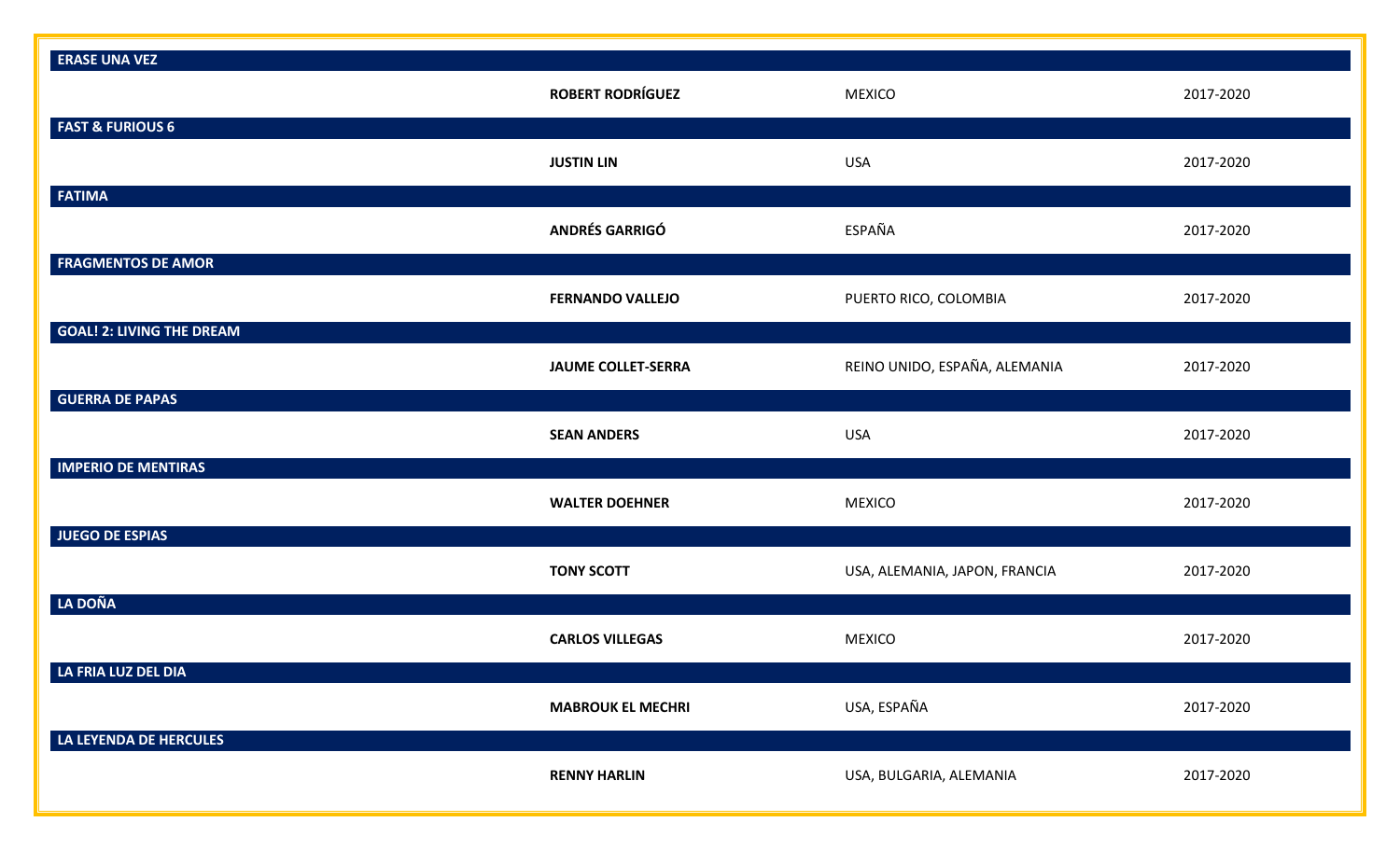| <b>LAS AVENTURAS DE SAMMY</b>     |                          |                                   |           |
|-----------------------------------|--------------------------|-----------------------------------|-----------|
|                                   | <b>BEN STASSEN</b>       | USA, BELGICA                      | 2017-2020 |
| <b>LAST DAYS IN THE DESERT</b>    |                          |                                   |           |
|                                   | <b>RODRIGO GARCÍA</b>    | <b>USA</b>                        | 2017-2020 |
| <b>LIBEREN A WILLY 2</b>          |                          |                                   |           |
|                                   | <b>DWIGHT H. LITTLE</b>  | FRANCIA, USA, LUXEMBURGO          | 2017-2020 |
| LOS JUEGOS DEL HAMBRE: EN LLAMAS  |                          |                                   |           |
|                                   | <b>FRANCIS LAWRENCE</b>  | <b>USA</b>                        | 2017-2020 |
| <b>LOST IN THE WEST</b>           |                          |                                   |           |
|                                   | <b>CARLOS GONZÁLEZ</b>   | ESPAÑA, USA                       | 2017-2020 |
| <b>MAXIMA PRECISION</b>           |                          |                                   |           |
|                                   | <b>ANDREW NICCOL</b>     | USA, AUSTRALIA                    | 2017-2020 |
| <b>ME DECLARO CULPABLE</b>        |                          |                                   |           |
|                                   | <b>SERGIO CATAÑO</b>     | <b>MEXICO</b>                     | 2017-2020 |
| <b>METEORO</b>                    |                          |                                   |           |
|                                   | <b>LANA WACHOWSKI</b>    | UNITED STATES, AUSTRALIA, GERMANY | 2017-2020 |
| <b>MISS XV</b>                    |                          |                                   |           |
|                                   | <b>JUAN CARLOS MUÑOZ</b> | <b>MEXICO</b>                     | 2017-2020 |
| NI UNA PALABRA                    |                          |                                   |           |
|                                   | <b>GARY FLEDER</b>       | USA, AUSTRALIA, SUIZA, CANADA     | 2017-2020 |
| <b>NO SE ACEPTAN DEVOLUCIONES</b> |                          |                                   |           |
|                                   | <b>FELIPE AGUILAR D</b>  | <b>MEXICO</b>                     | 2017-2020 |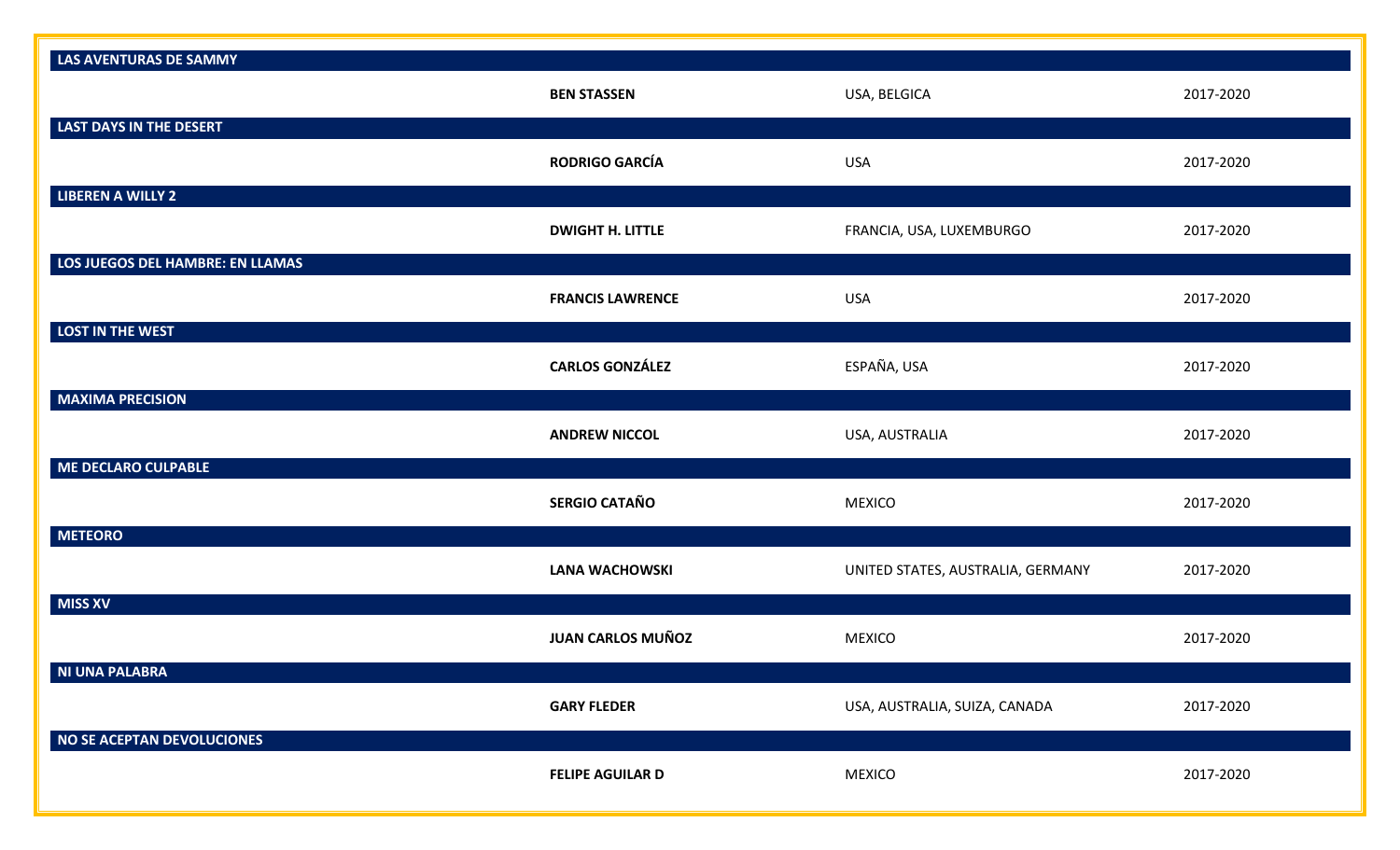| <b>NOSOTROS LOS NOBLES</b>           |                              |                                                                                |           |
|--------------------------------------|------------------------------|--------------------------------------------------------------------------------|-----------|
|                                      | <b>GARY ALAZRAKI</b>         | <b>MEXICO</b>                                                                  | 2017-2020 |
| <b>NUEVA VENECIA</b>                 |                              |                                                                                |           |
|                                      | <b>EMILIANO MAZZA</b>        | <b>URUGUAY</b>                                                                 | 2017-2020 |
| <b>NUNCA TE RINDAS</b>               |                              |                                                                                |           |
|                                      | <b>HOWARD J. FORD</b>        | USA, MARRUECOS, ESPAÑA, REINO UNIDO                                            | 2017-2020 |
| <b>OLIMPO BAJO EL FUEGO</b>          |                              |                                                                                |           |
|                                      | <b>ANTOINE FUQUA</b>         | <b>USA</b>                                                                     | 2017-2020 |
| <b>PETER PAN</b>                     |                              |                                                                                |           |
|                                      | P. J. HOGAN                  | REINO UNIDO, AUSTRALIA, USA, NUEVA ZELANDA                                     | 2017-2020 |
| <b>PLANETA 51</b>                    |                              |                                                                                |           |
|                                      | <b>JORGE BLANCO</b>          | ESPAÑA, REINO UNIDO, USA                                                       | 2017-2020 |
| PRINCESA POR ACCIDENTE               |                              |                                                                                |           |
|                                      | <b>THOMAS BEZUCHA</b>        | HUNGRIA, USA                                                                   | 2017-2020 |
| <b>PRISONERS</b>                     |                              |                                                                                |           |
|                                      | <b>DENIS VILLENEUVE</b>      | CANADA, FRANCIA                                                                | 2017-2020 |
| <b>RED 2</b>                         |                              |                                                                                |           |
|                                      | <b>FELIPE AGUILAR D</b>      | USA, FRANCIA, CANADA                                                           | 2017-2020 |
| <b>RESIDENT EVIL: CAPITULO FINAL</b> |                              |                                                                                |           |
|                                      | PAUL W. S. ANDERSON          | USA, ALEMANIA, FRANCIA, CANADA, SOUTH<br>AFRICA, AUSTRALIA, REINO UNIDO, JAPON | 2017-2020 |
| <b>RINGO</b>                         |                              |                                                                                |           |
|                                      | <b>CLAUDIA ELISA AGUILAR</b> | <b>MEXICO</b>                                                                  | 2017-2020 |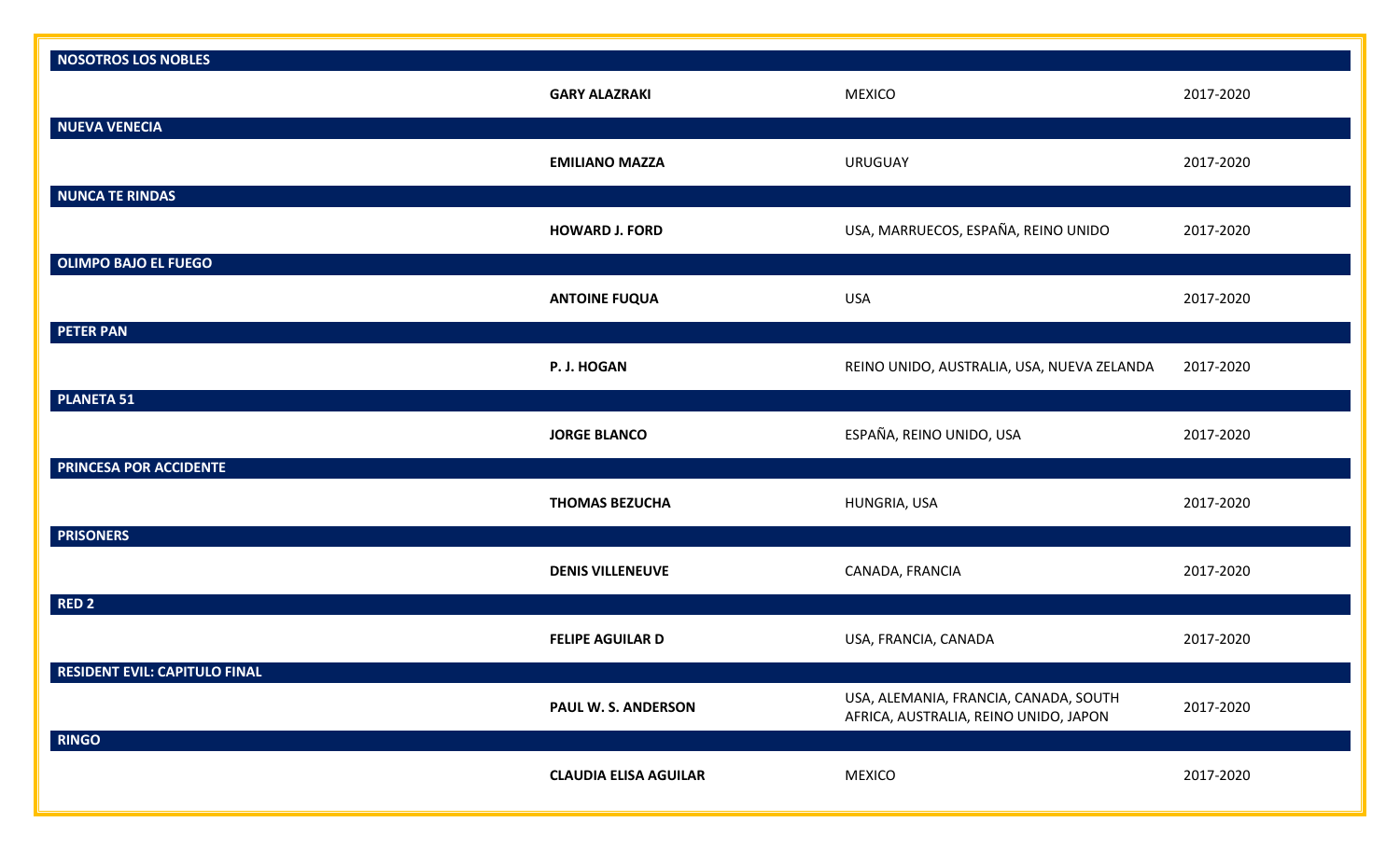| <b>RIO</b>                          |                                |                                          |           |
|-------------------------------------|--------------------------------|------------------------------------------|-----------|
|                                     | <b>CARLOS SALDANHA</b>         | USA, BRASIL                              | 2017-2020 |
| SCOOBY-DOO                          |                                |                                          |           |
|                                     | <b>BRIAN LEVANT</b>            | USA, AUSTRALIA                           | 2017-2020 |
| <b>SOLO TRES DIAS</b>               |                                |                                          |           |
|                                     | <b>PAUL HAGGIS</b>             | USA, FRANCIA                             | 2017-2020 |
| <b>SOMOS LOS MILLER</b>             |                                |                                          |           |
|                                     | <b>RAWSON MARSHALL THURBER</b> | <b>USA</b>                               | 2017-2020 |
| <b>SUPERBABIES: BABY GENIUSES 2</b> |                                |                                          |           |
|                                     | <b>BOB CLARK</b>               | ALEMANIA, REINO UNIDO, USA               | 2017-2020 |
| THE PERFECT WEAPON                  |                                |                                          |           |
|                                     | <b>MARK DISALLE</b>            | USA, ESPAÑA, SUECIA                      | 2017-2020 |
| <b>TRACERS</b>                      |                                |                                          |           |
|                                     | <b>DANIEL BENMAYOR</b>         | USA, ESPAÑA                              | 2017-2020 |
| TRIPLE 9                            |                                |                                          |           |
|                                     | <b>JOHN HILLCOAT</b>           | USA, AUSTRALIA                           | 2017-2020 |
| <b>UNA PAREJA EXPLOSIVA 3</b>       |                                |                                          |           |
|                                     | <b>BRETT RATNER</b>            | USA, ALEMANIA                            | 2017-2020 |
| <b>VELOCIDAD MORTAL</b>             |                                |                                          |           |
|                                     | <b>KIM BASS</b>                | <b>MEXICO</b>                            | 2017-2020 |
| <b>VENGANZA</b>                     |                                |                                          |           |
|                                     | <b>HANS PETTER MOLAND</b>      | UK, NORUEGA, CHINA, CANADA, USA, FRANCIA | 2017-2020 |